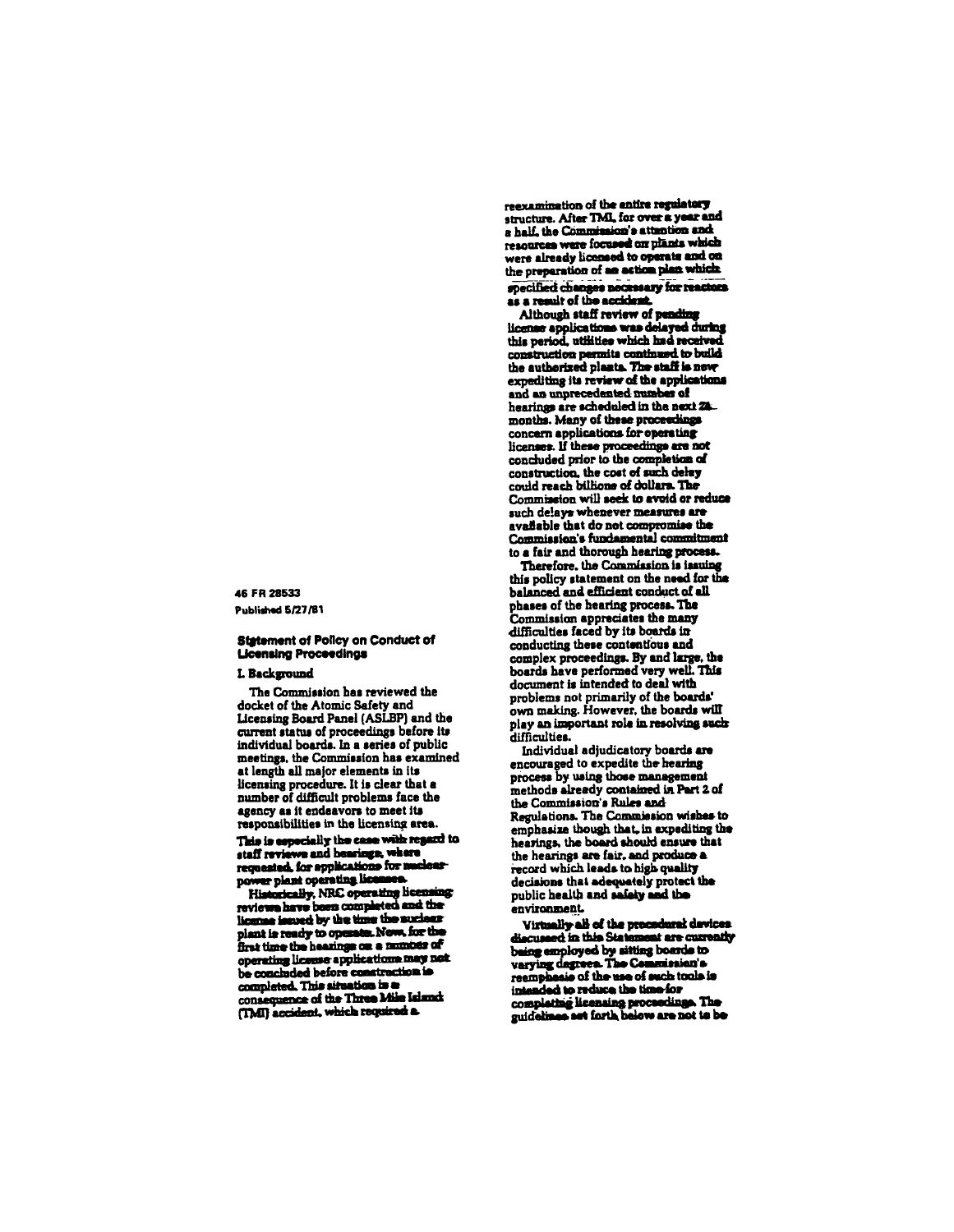# considered all inclusive, but rather and<br>to be considered illustrative of the actions that can be taken by individual boarde.

## II. General Guidance

The Commission's Rules of Practice provide the board with substantial authority to regulate hearing procedures.<br>In the fiast analysis, the actions, consisent with applicable rules, which may be taken to conduct an efficient hearing are limited primarily by the good sense, judgment, and managerial skills of a presiding board which is dedicated to seeing that the process moves along at an expeditious pace, consistent with the demands of fairness.

Fairness to all involved in NRC's adjudicatory procedures requires that every participant fulfill the obligations imposed by and in accordance with applicable law and Commission regulations. While a board should endeavor to conduct the proceeding in a menner that takes account of the special circumstances faced by any participent. the fact that a party may have personal or other obligations or possess fewer resources than others to devote to the proceeding does not relieve that party of its hearing obligations. When a participant fails to meet its obligations. a board should consider the imposition of sanctions against the offending party. A spectrum of sanctions from minor to severe is available to the boards to assist in the management of proceedings. For example, the boards could warn the offending party that such conduct will not be tolerated in the future, refuse to consider a filing by the offending party, deny the right to crossexamine or present evidence, dismiss one or more of the party's contentions. impose appropriate sanctions on counsel for a party, or, in severe cases, dismiss the party from the proceeding. In selecting a sanction, boards should consider the relative importance of the unmet obligation, its potential for harm to other parties or the orderly conduct of the proceeding, whether its occurrence is an isolated incident or a part of a pattern or behavior, the importance of the safety or environmental concerns raised by the party, and all of the circumstances. Boards should attempt to tailor sanctions to mitigate the herm caused by the failure of a party to fillfill its obligations and bring about improved future compliance. At an early stage inthe proceeding, a board should make all parties aware of the Commission's policies in this regard.

When the NRC staff is responsible for the delay of a proceeding the Chief Administrative Judge, Atomic Safety and Licensing Board Panel, should inform the Executive Director for Operations. The Executive Director for Operations will apprise the Commission in writing of significant delays and provide an explanation. The document will be served on all parties to a proceeding and the board.

### III. Specific Guidanca

### A. Time

The Commission expects licensing boards to set and adhere to reasonable schedules for proceedings. The Boardsare advised to satisfy themselves that the 10 CFR 2.711 "good cause" standard for adjusting times fixed by the Board or prescribed by Part 2 has actually been met before granting an extension of tine. Requests for an extension of time. should generally be in writing and should be received by the Board well before the time specified expires.

### **B. Consolidated Intervenors**

In accordance with 10 CFR 2715s. intervenors should be consolidated and a lead intervenor designated who has "substantially the same interest that may be affected by the proceedings and who raise[s] substantially the same questions...." Obviously, no consolidation should be ordered that would prejudice the rights of any intervenor.

However, consonant with thet condition, single, lead intervenors should be designated to present evidence, to conduct cross-examination, to submit briefs, and to propose findings of fact, conclusions of law, and argument. Where such consolidation has taken place, those functions should not be performed by other intervenors except upon a showing of prejudice to such other intervenors' interest or upon a showing to the satisfaction of the board that the record would otherwise be incomplete.

### C. Negotiation

The parties should be encouraged to negotiate at all times prior to and during the hearing to resolve contentions, settle procedural disputes, and better define issues. Negotiations should be monitored by the board through written reports, prehearing conferences, and telephone conferences, but the boards should not become directly involved in the negotiations themselves

## D. Board Minagement of Discovery

The purpose of discovery is to expedite hearings by the dischesses of information in the possession of the parties which is relevant to the subject matter involved in the proceeding sothat issues may be narrowed, stipulated, or aliminated and so that evidence to be presented at hearing can be stipulated or otherwise limited to that which is relevant. The Commission is concerned that the number of interrogularia served in some cases may place an undue burden on the parties.<br>particularly the NRC staff, and may, as a consequence, delay the start of the hearing without reducing the scope or the length of the hearing.<br>The Commission believes that the

benefits now obtained by the use of interrogatories could generally beobtained by using a smaller number of better focused interrogetories and is considering a proposed rule which

would limit the number of interrogatories a party could file absent a ruling by the Board that a greater Pending a Commission decision on the proposed rule, the Boards are reminded that they may limit the number of interrogatories in accordance with the Commission's rules.

Accordingly, the beards should manage and supervise all discovery, including not only the initial discovery directly following admission of contentions, but also any discovery conducted thereafter. The Commission again endorses the policy of voluntary discovery, and encourages the boards in consultation with the parties; to establish time frames for the completion of both voluntary and involuntary discovery. Each individual board shall determine the method by which it supervises the discovery presens.<br>Possible methods include, but are not limited to, written reports from the parties, telephene conference calls, and status report conferences on the record. In virtually all instances, individual boards should schedule an initial conference with the parties to set a. general discovery schedule immediately after contentions have been admitted.

### E. Settlement Conference

Licensing boards are encouraged to hold settlement conferences with the parties. Such conferences are to serve the purpose of resolving as many contentions as possible by negotiation. The conference is intended to (a) have the parties identify those contentions no longer considered valid or important by their sponsor as a result of information generated through discovery, so that

such son fantions can be oliminated from the proceeding; and (b) to have the pactico negotista a resolution, whereve possible, of all on put of ang contention<br>still held valid and important. The<br>settlement confessions is not intended to<br>replace the prehensing conferences. provided by 10 CPA 2751a and 2.752.

#### P. Thunky Rudings on Pretisering Matters

The licensing boards should issue<br>timely main on all matters. In particulae, rulings should be issued on crucial or potentially dispositive issues at the earliest psecticable juncture in the proceeding. Such relings may eliminate the need to ddjudicate one: or more subsidiary issues. Any ruling which would affect the scope of an avidentiary<br>presentation should be rendered well.<br>before the presentation in question. Rulings on procedural matters to regulate the course of the hearing should slag be rendered early.<br>If a significant legal or policy question

is presented on which Commission guidance is needed, a board should promptly refer or oertify the matter to the Atomic Safety and Licensing Appeal Board or the Commission. A board should exercise its best judgment to try to anticipate crucial issues which may require such guidance so that the